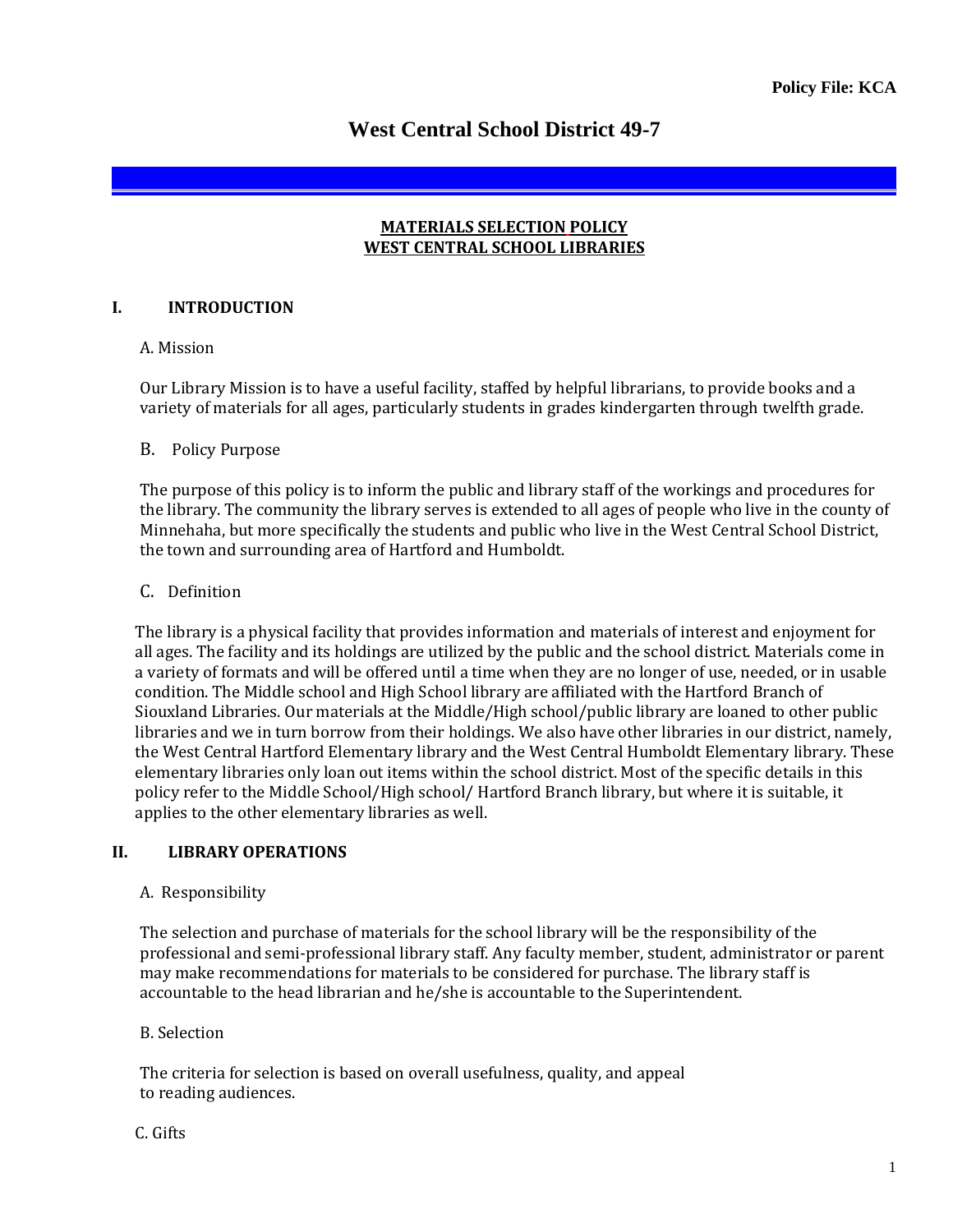The library accepts clean usable books and reserves the right to decide upon the usefulness to the overall collection. Gifts must come with no restrictions. Money may also be donated.

## D. Weeding

Materials that are no longer useful to the overall collection are weeded out on an on going basis. Items that become lost, damaged, worn out, or have outdated format are weeded. They may be replaced if: use demands it, no other format can be found with this information, and the item has historical value. Weeded items are resold at a used book sale offered to school staff, or simply thrown away if they are not a re-sellable item. The weeding is done by the professional and nonprofessional staff.

## E. Copyright issues

The library does not violate copyright laws. We do not take responsibility for individuals who break copyright laws.

F. Intellectual Freedom

We uphold the American Library Association Bill of Rights http:www.ala.org/oif/statementspols/statementsif/librarybillrights.htm

#### We also affirm the Freedom to Read Statement

[http://www.ala.org/ala/oif/statementspols/ftrstatement/freedomreadstatement.htm.](http://www.ala.org/ala/oif/statementspols/ftrstatement/freedomreadstatement.htm) As a school library we reserve the right to uphold parents' restrictions for students up to the age of eighteen.

## G. Internet Use

Internet use must be within the school standards. Public computers at this time are only those furnished by Siouxland Libraries. All children's computers are currently filtered.

## H. Reconsideration of Materials

Occasional objection to a selection may be made by school patrons despite the care taken to select materials and the qualification of persons selecting materials. If a complaint is made, the procedure will be as follows:

1. Refer the complaint to the librarian in charge

2. Complainant is given a "Request for Reconsideration of Library Materials" form so that he/she may submit a formal complaint

3. The formal complaint must be signed upon return to the head librarian.

4. The librarian will inform the building principal in writing after receipt of the formal complaint.

5. The principal will then notify the superintendent and provide him/her with a copy of the formal Complaint

6. The principal will appoint a committee with an odd number of members which will be composed of:

- a. Chairperson (preferably the building principal)
- b. Two librarians: head librarian and librarian of building
- c. Two teachers from appropriate grade level or subject matter
- d. One counselor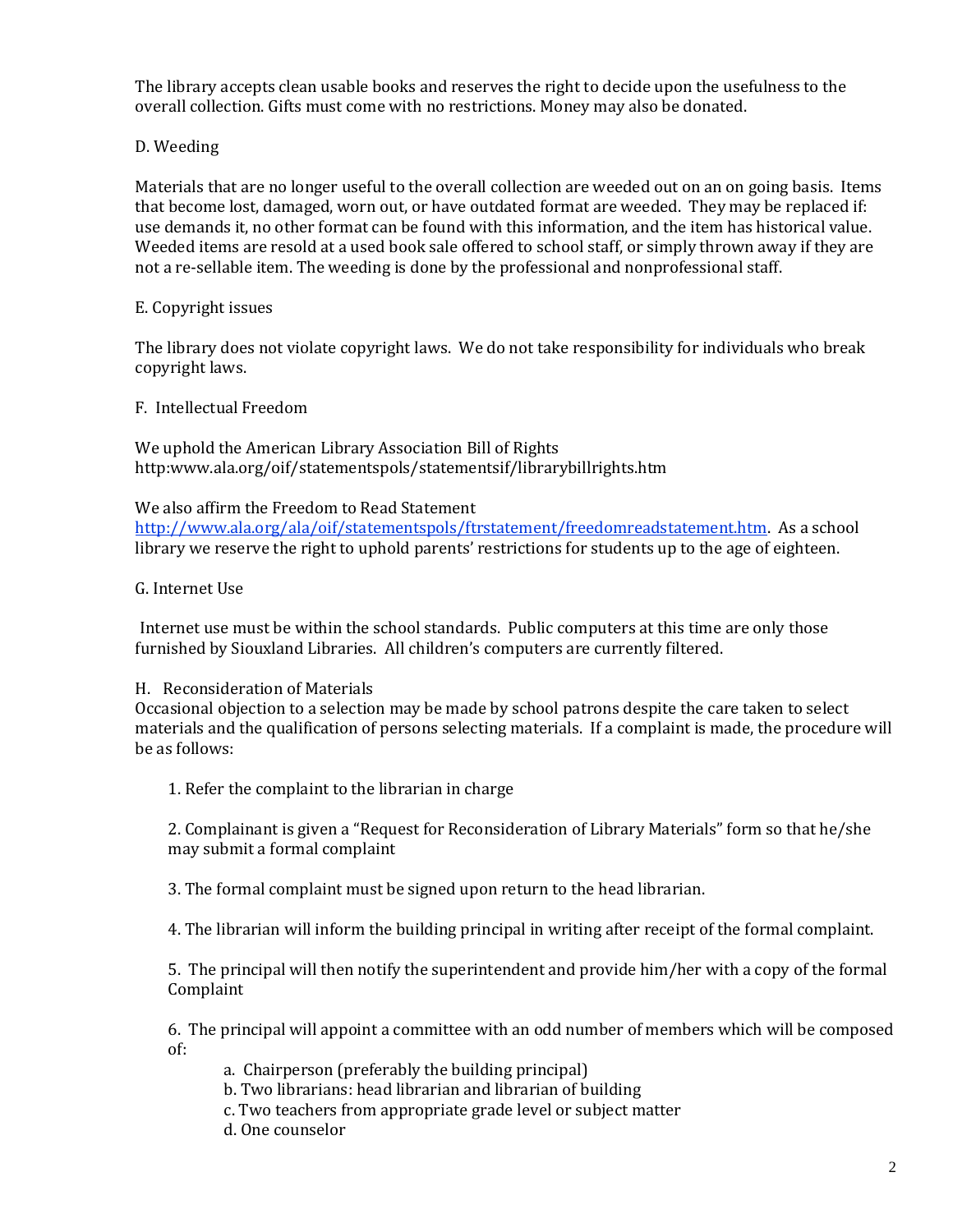e. One complainant or representative

f. Two parents of students

g. Two students may be included at the discretion of the superintendent

7. Material under consideration can be temporarily withdrawn only by the action of the committee, by the administrator in charge or by the school board.

8. The principal will refer the material to the committee to:

a. Read and examine materials

b. Check general acceptance of the materials by reading professionally prepared reviews

c. Weigh values and faults against each other and form opinions based on the materials as a whole and not on passages pulled out of context

d. Come to a decision regarding questioned material

e. Prepare a written report from the committee to be placed on record

with the head librarian, the building librarian, the superintendent, and the complainant.

 9.The building librarian will take appropriate action concerning the material upon notification of the decision by the committee.

 10. In the event that the complainant is not satisfied with the decision of the committee and wishes to appeal that decision, a meeting will be arranged with the superintendent. If the matter is still unresolved, the procedure will be as follows:

a. The complainant will submit his/her objection in the form of a formal complaint to the school board.

b. The school board will review all the information of the activities and decisions which have occurred prior to that time.

c. The school board will make a final decision regarding the materials.

d. A written report of the results of the appeal will be given to the complainant, the head librarian, the building librarian and the superintendent.

e. The librarian will take appropriate action concerning the material upon notification of the decision of the school board.

#### **III. FORMAT AND SPECIAL COLLECTIONS**

A. Special Collections Defined

1. The library has one special collection: the South Dakota Collection.

The South Dakota collection has only non-fiction books about South Dakota and life in our state. There may also be biographical works of people from or in our South Dakota.

B. Format

1. Newspapers and Magazines:

The library subscribes to two smaller newspapers from local towns. We also subscribe to the Argus Leader and may at times get other newspapers, based on need and finances. We subscribe to a variety of magazines for interest and need by patrons and students. A number of electronic resources also provide access to magazines on line.

2. Audio books, electronic resources, and downloadables: